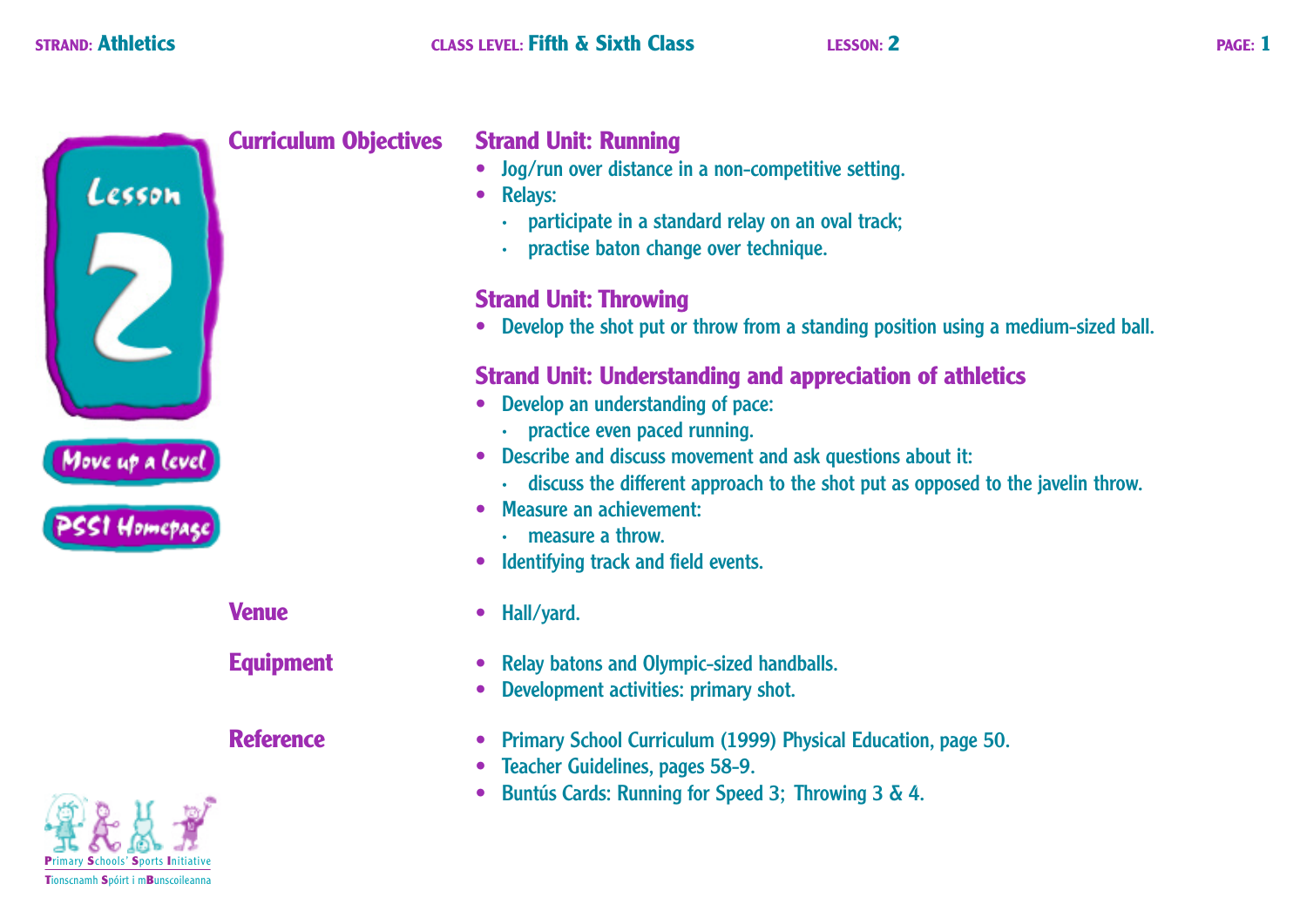**Divide the children into groups of eight. Mark out three circuits if possible. Place cones in circular formation. Place the children at points around the circuit.**



### **Place cones in circular formation.**

**Place the children in teams of four and number them 1, 2, 3, 4.**

**Each team has a baton and take up position at the appropriate cone (see diagram). Establish as many circuits as you have space for, otherwise alternate the teams.**

**Demonstrate with two teams, others then take up their positions.**



**Warm up and stretching: Visit your warm up bank.**

**1 Running for distance: The bus run**

**Number 1 runs to Number 2 who joins the run.**

**They continue to Number 3 and collect him/her.**

**The group continues on collecting until all group members are running together.**

**They continue to run for four to five minutes.**

**On a signal from the teacher, the team begins to drop each team member at his or her original cone.**

## **2 Relay**

**Revise the changeover with the receiver moving.**

**Practise the relay in the usual line formation or, if there is sufficient space available, introduce:**

### **Circular relay**

**Running the relay in an oval formation can be done as a class activity if a school has sufficient space to allow a track to be marked. Place the children approximately 20 metres apart.**

### **Downsweep baton changeover**



### **The receiver is moving as the baton is passed. Number 1 sprints to Number 2, handing over the baton. Number 2 passes the baton to Number 3, who passes to Number 4. Number 4 runs around marker to finish at the starting point.**



## **ORGANISATION ACTIVITY TEACHING POINTS**

- **• Run at an even pace.**
- **• Some children may need to be allowed to walk for a section and rejoin the group.**
- **• Encourage the children to keep moving even if they need to stop running.**

## **• As Number 1 approaches Number 2, s/he calls** *hand* **when within two to three metres of Number 2.**

**On hearing the call, Number 2 jogs slowly forward, looking forward, with arm and hand outstretched behind.**

**Once Number 2 receives the baton, s/he runs quickly forward towards Number 3.**

**Repeat all of the above for changeover to Number 3 and Number 4, respectively.**

- **Q What is the role of the incoming runner when passing the baton?**
- **Q What is the role of the runner waiting to receive?**